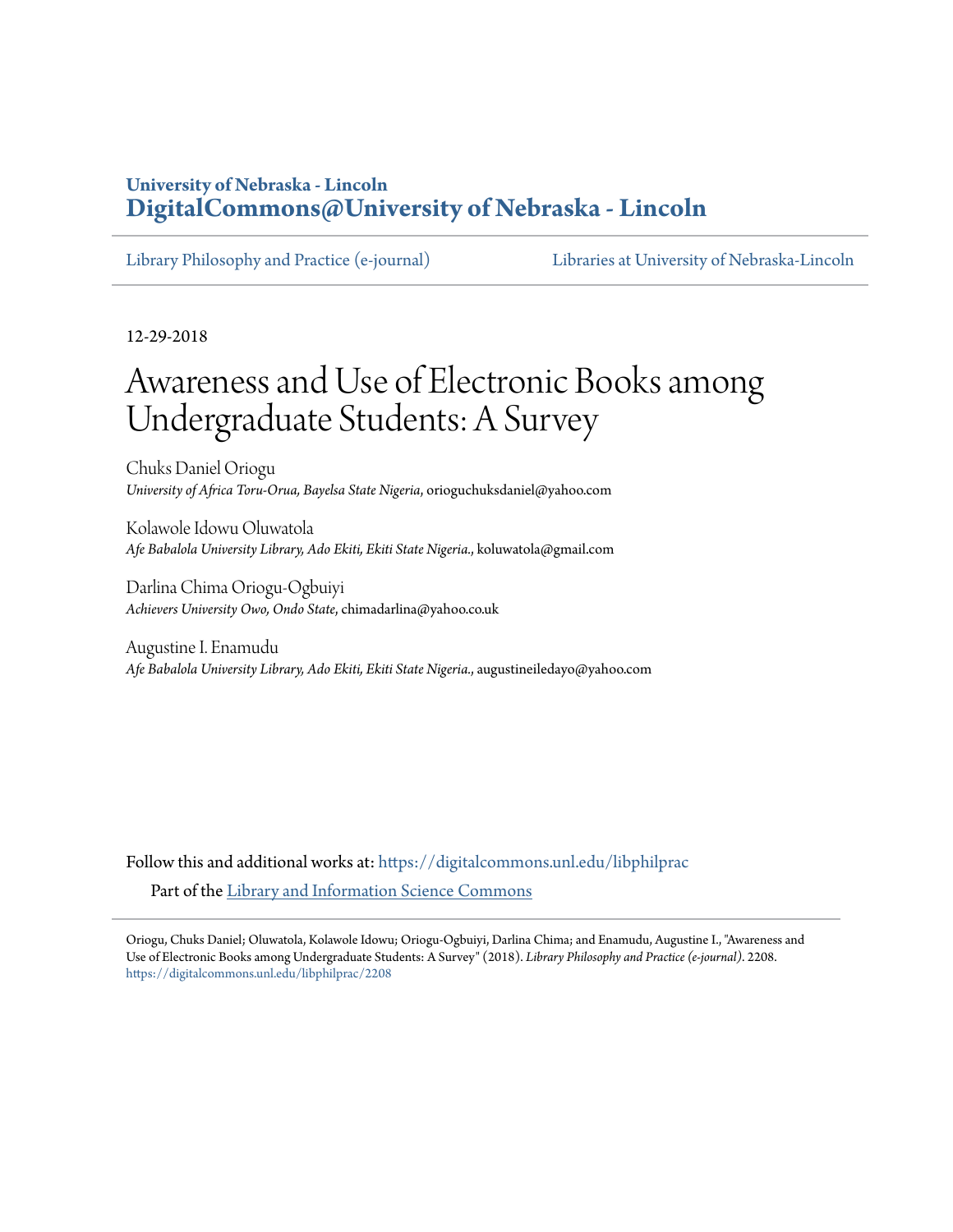# **AWARENESS AND USE OF ELECTRONIC BOOKS AMONG UNDERGRADUATE STUDENTS: A SURVEY**

#### **Chuks Daniel Oriogu**

*University of Africa, Toru Orua, Bayelsa State, Nigeria*, [orioguchuksdaniel@yahoo.com](mailto:orioguchuksdaniel@yahoo.com)

#### **Kolawole Idowu Oluwatola**

*Afe Babalola University Library, Ado Ekiti, Ekiti State Nigeria. koluwatola@gmail.com*

#### **Darlina Chima Oriogu-Ogbuiyi** *Achievers University, Achievers University Owo, Onde State, Nigeria [chimadarlina@yahoo.co.uk](mailto:chimadarlina@yahoo.co.uk)*

#### **Augustine I. Enamudu**

*Afe Babalola University Library, Ado Ekiti, Ekiti State Nigeria.* augustineiledayo@yahoo.com **Abstract**

The increasingly growth of electronic books has created an enabling access to and use of e-prints within the confine of one's environment; thereby providing wider accessibility and usability. However, the study investigated the awareness and use of electronic books among undergraduate students in Afe Babalola University Ado-Ekiti, Nigeria. A survey research design was adopted and structured questionnaire was used to collect data. Descriptive statistics was used to answer the research questions. The study revealed that most of the respondents are partially aware of the availability of e-book in their area of specialization, dedicated e-book reader devices (e.g. Kindle, Sony reader) and e-book open access sites. The findings also indicated that they are not aware on how to access e-books in the library webpage. It also reveals that they do not use e-book from the university's library webpage, as long as they could get the desired books from the university library. The findings revealed that majority of the respondents use e-books for project/research work, term paper, course assignment, learning more about a subject and for seminar presentation. The study shows that most of the respondents preferred PDF as a convenient format to use e-books. The challenges encountered are inactive/dead link, unaware of where to locate needed e-books and poor Internet connection. The study recommends that university libraries as a matter of necessity, should at intervals, sensitize and equip students with the knowledge and skills to access and use ebooks. They should also provide effective Wi-Fi platform to enable effective access to Internet.

#### **Keywords: Awareness, Electronic Books, Use, University Libraries,**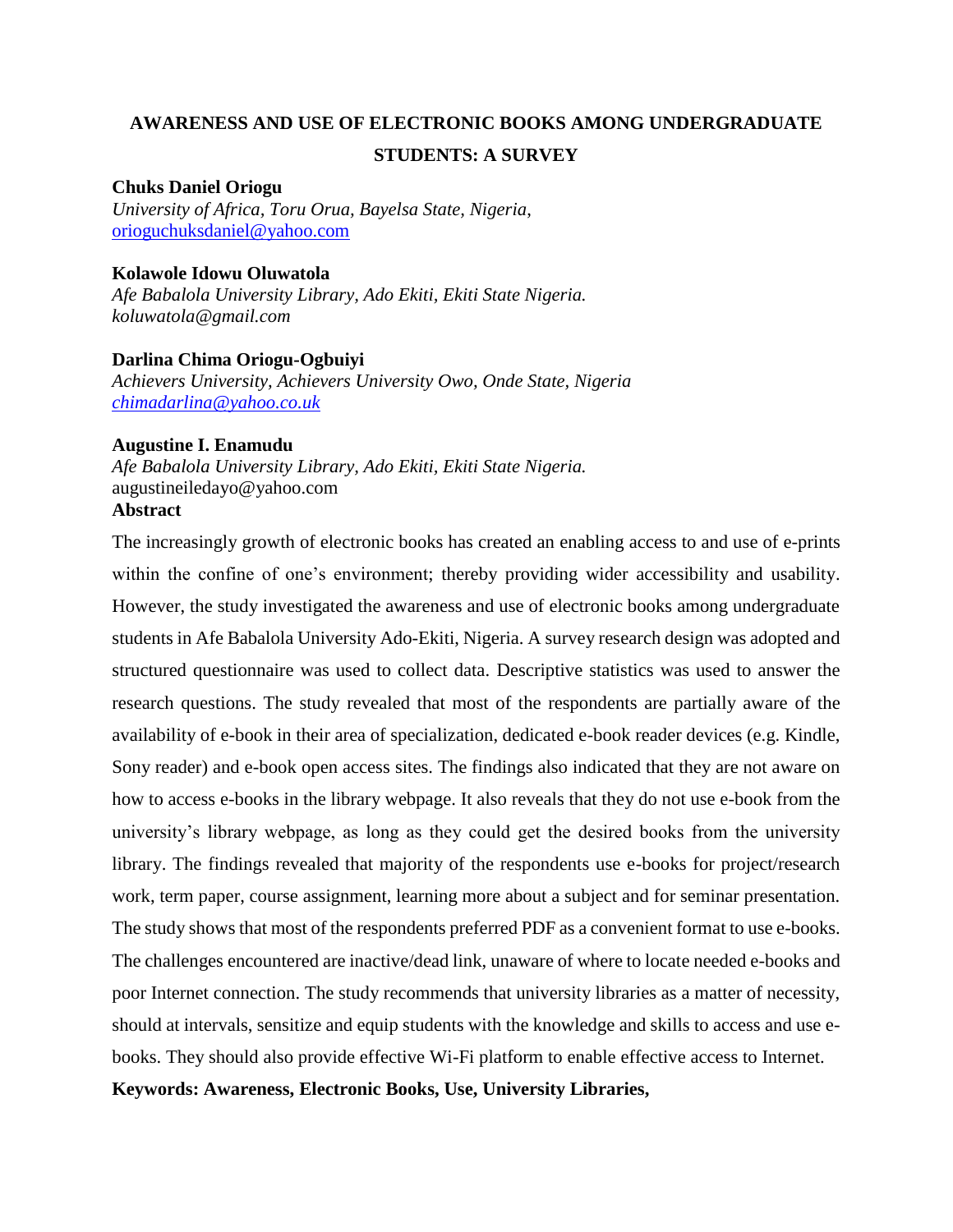#### **Introduction**

E-books are essential form of electronic resources that meets the demand of the  $21<sup>st</sup>$  Century progression to quality education. It is now a fundamental part of electronic learning that builds and support educational systems. Despite the growing popularity of e-books and e-book readers, and the perceived value of e-books as relatively low-cost, easily accessible resources in education, a compelling pedagogical rationale and methodology for the adoption of these technologies, is yet to be articulated in relation to contemporary teaching philosophies and practices (Smith, Kukulska-Hulme and Page, 2012). This rapid technological change, greatly influence the format of information resource carriers which is a welcome development in university libraries in Nigeria but their readiness to cope with this rapid development becomes an issue (Subair, Oriogu and Ogbuiyi, 2016). In Nigeria, the emergence and integration of e-books has been at a slow pace, but in the last few years electronic books are gradually representing an increasingly important component of the resource collection of academic libraries which is evident in the accreditation requirements for libraries by the Universities Commission (Salau, 2015). It is more important than ever for librarians to understand when, how and why clients use e-books in order to design services that meet existing needs" (Bakkalbasi & Goertzen, 2015, p. 253).This is why the study tends to investigates the awareness and use of electronic books among undergraduate students in Afe Babalola University, Ado-Ekiti, Nigeria.

#### **General Overview of Afe Babalola University Ado-Ekiti (ABUAD)**

Afe Babalola University is a private owned academic institution founded in 2009 by Aare Afe Babalola. It is sited in Ado-Ekiti, Ekiti State, Nigeria. The university operates college-based libraries with functional and standard electronic library. The college libraries have rich collections of information resources (print and non-print resources) to achieve the objectives of the parent institution. Also, there is an effective Wi-Fi platform. The electronic resources can be accessed via the library webpage and the college libraries are well equipped with modern facilities to enhance effective use and visibility of intellectually output.

#### **Literature Review**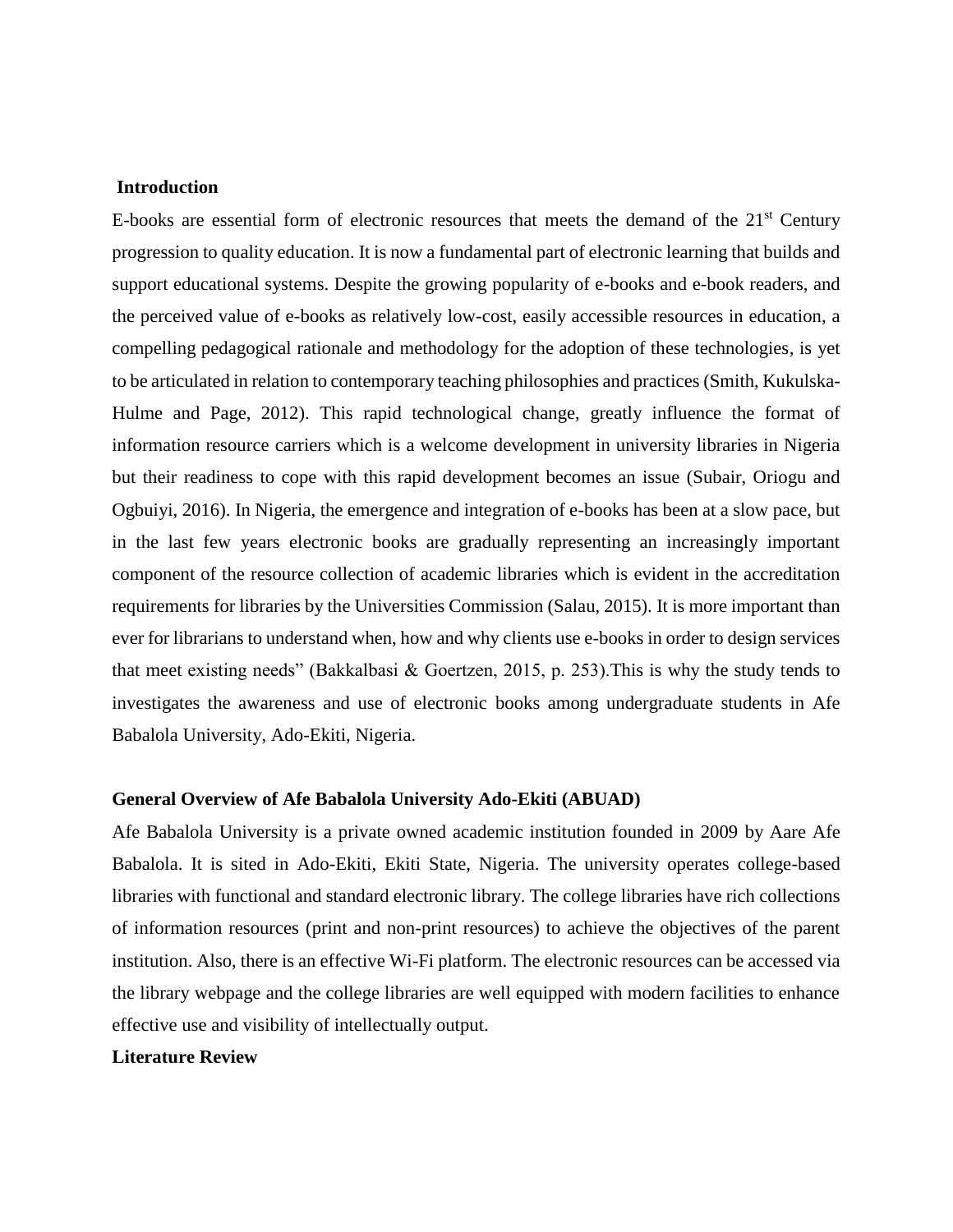The arrival of e-book bought a new look to collection development procedure; this is as a result of the change to electronic mediated texts (Subair, Oriogu and Ogbuiyi, 2016). The entry of the ebook format into this market has led to a major shift, from the acquisition of printed books to the acquisition of the electronic alternative (Maceviciute, Wilson, Gudinavičius, & Šuminas, 2017). Such developments generate pressures on libraries to make research output more widely available through search engines and open access mechanisms which in turn result in rising accessibility of research material via downloads and citations (Rosenzweig 2005). However, several authors have viewed e-book as a text or book that can be read in a digital format using technology devices such as computers, smart phones, tablets or any portable reading machine (Nelson, 2008; Tripathi & Jeevan,2008; Liaw & Huang, 2014). Then, Baki (2010) asserts that, it a text designed to be read over technology devices, making it different from printed books by offering some extra features that allow users to interact with the text through the use of sound, visuals and links. According to Rosso (2009) advantages such as mobility, saving physical space, convenience, saving time and money, ease-of-use are the primary motivations in preferring e-books. They allow teachers and students to easily access them online at any time and wherever needed (Lam, Lam, & McNaught, 2010; Letchumanana & Tarmizib, 2010; Doering, Pereira & Kuechler, 2012). Despite of the cost effectiveness, convenience and portability of e-books, they lack universal standards and the compatibility of hardware and software (O'Hare & Smith, 2012). Also, many e-books are difficult to access because they are not globally available or not offered in the e-book format (Liaw & Huang, 2014). As, many students may not know how to use the e-book readers and require specific training (Baki, 2010). Furthermore, heavy use of e-books may result in health problems such as headaches and eyestrain (Liaw & Huang, 2014). In spite of the disadvantages of e-book, it has been highly regarded as viable e-resources that meets the expectation of students in the digital world. Many academic institutions began to embrace the use of e-books through their libraries (Wu & Chen 2011). Then Payare & Lal (2014), affirmed that from the day of its introduction, libraries realized the importance of e-book and made them as part of their collection development. Libraries acquire e-books through subscription or purchase licenses polices and provide them to the user via library OPAC, website etc. (Hermon, 2007). Margaret Allen and Sarah Kaddu (2014) revealed that the sources of eBooks include: open access, library subscriptions, websites, Google, online book stores such as Amazon, itunes, and courtesy of world readers.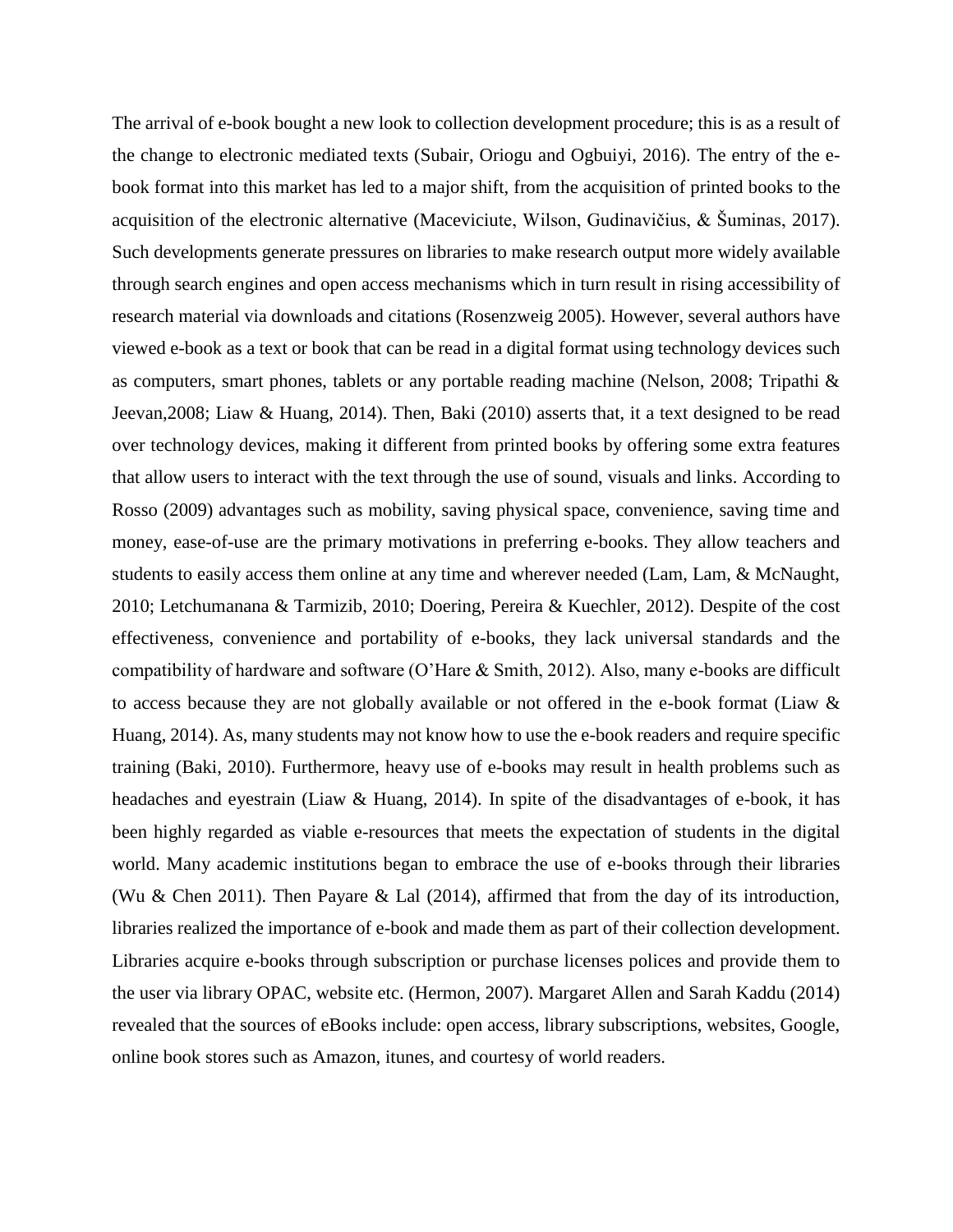More recently, the development of e-books has been forcing libraries to review their collection development policies and rethink how they build collections, organize OPACs and how they provide information services to their patrons (Marques, 2012). This revolution in the opinions of enthusiasts is destined to not only change the reading habits of many but has also been widely acknowledged as a solution to the paucity of textbooks which is most pronounced at the tertiary level of education in Nigeria (Thomas, 2011).

Moreover, occasional published evidence shows that students still prefer print texts for learning (Shepperd, Grace, & Koch, 2008; Woody, Daniel, & Baker, 2010). Shelburne (2009) received 1,547 responses. Fifty seven percent of these reported that they had used e-books. Approximately 41% of respondents who had not used e-books indicated that, it was because they did not know they were available, 15% that they did not like to read from the screen, 10% stated that they did not know how to find e-books, and 7% that they had a preference for printed books. A Spanish survey of the students in information science departments has shown the same preference for printed books, and established that only six per cent of respondents have tried to access or download e-books at their university library and, despite affordances, such as the immediacy of access and comfort of staying in one place, have experienced a lack of competency in navigating the platforms, of downloading the content, the scarcity of e-book titles, the lack of discovery tools and the low speed of download [\(Navarro-Molina, Alonso-Arroyo,](http://www.informationr.net/ir/22-3/paper762.html#nav15) Vidal-Infer, Valderrama-[Zurian and Aleixandre-Benavent, 2015\)](http://www.informationr.net/ir/22-3/paper762.html#nav15).The findings of Khalid **(**2017**)** indicate that students at SQU have multiple and diverse experiences with e-books, but do not necessarily prefer the electronic format over print for their academic experiences. Wang and Bai [\(2016\)](http://www.informationr.net/ir/22-3/paper762.html#wan16) have explored the awareness of, and use of e-books, by students at Zhejiang University in China, finding low awareness levels and differences in existing use of e-books between undergraduate and graduate students and an overall preference for printed books.

In Nigeria, quite a little studies have been done on the level of utilization of e-book. The study of Thomas (2011) indicated that electronic books are still in the early stages of development in Nigeria as in most developing economies. Six years later, the study of Rabiu, Ojukwu, Oladele (2016) shows that e-books penetration in libraries is still very low. Bakrin and Bello (2017) in their study indicate that none of the respondents agreed that his library was involved in a deliberate effort to acquire e-books on the basis of individual titles. On the contrary, the findings of Adeyinka et al (2018) demonstrate that LIS undergraduate students' still use e-books more compare to print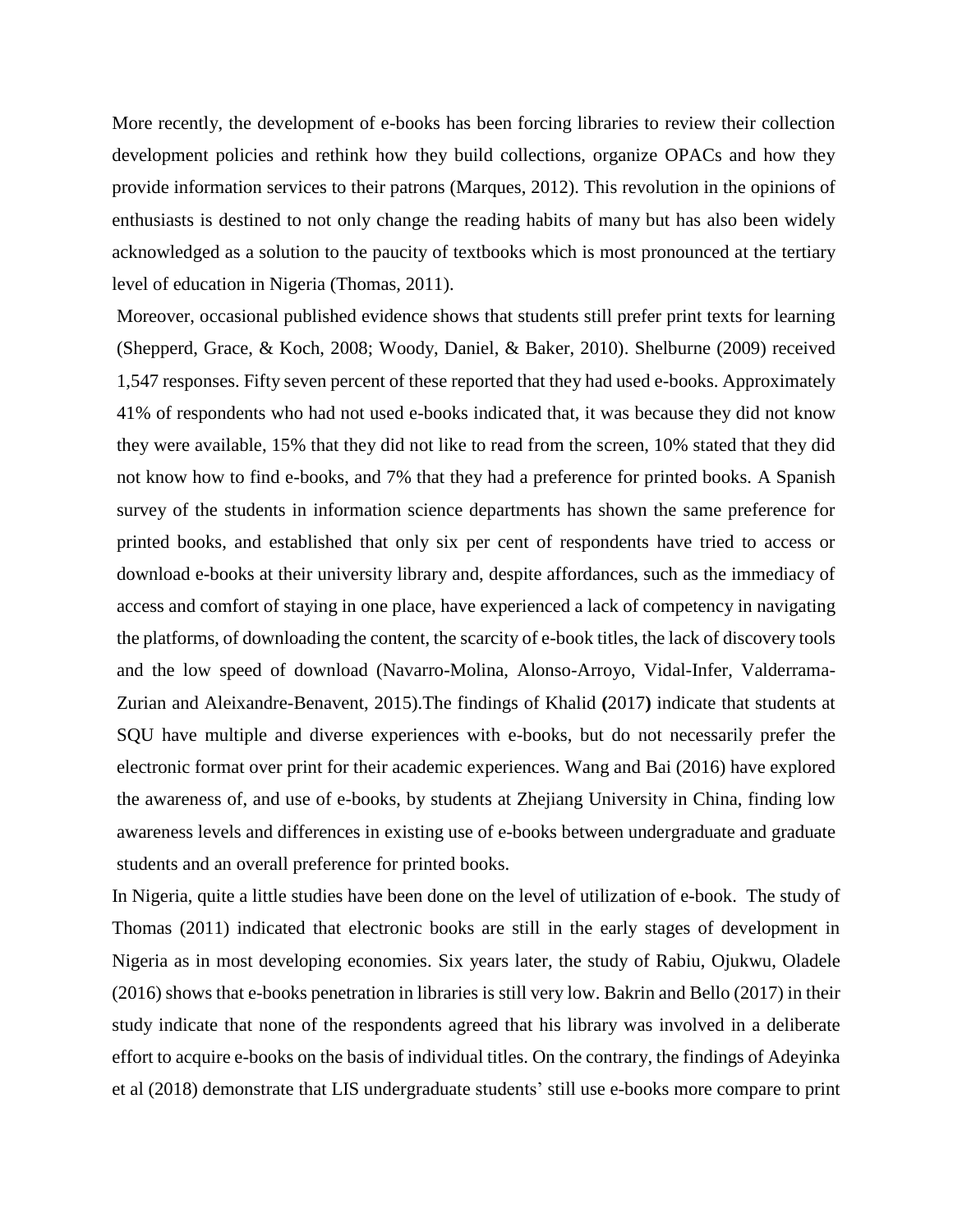books. Gani (2014) analyses the management of e-libraries in northwest Nigerian universities and finds that the e-libraries have online databases, e-journals and e-books as the available e-resources even though he observes that there were deficiencies in the areas of infrastructure as well as information technology literacy among staff. It is more important than ever for librarians to understand when, how and why clients use e-books in order to design services that meet existing needs" (Bakkalbasi & Goertzen, 2015).

#### **Objective of the Study**

The main objective of the study, is to investigate the awareness and use of electronic books among undergraduate students. The specific objectives of the study are to:

- a. ascertain the level of awareness of e-book in the library among undergraduate students;
- b. determine the use of e-books among undergraduate students;
- c. examine the purpose of use of e-books among undergraduate students;
- d. determine the most preferred e-book format used among undergraduate students;
- e. find out the challenges of the use of e-book among undergraduate students.

#### **Methodology**

Survey research method was adopted for the study and structured questionnaire was used to collect data. A total of hundred and thirty (130) undergraduate students of Afe Babalola university were sampled in the library, out of the total number; one hundred and ten  $(110)$  questionnaires were retrieved for analyses using descriptive statistics to answer the research questions. However, random sampling technique was used to administer the questionnaire.

# **Analysis of Findings**

#### **Demographic Information**

**Figure 1: Distribution of the Respondents by College**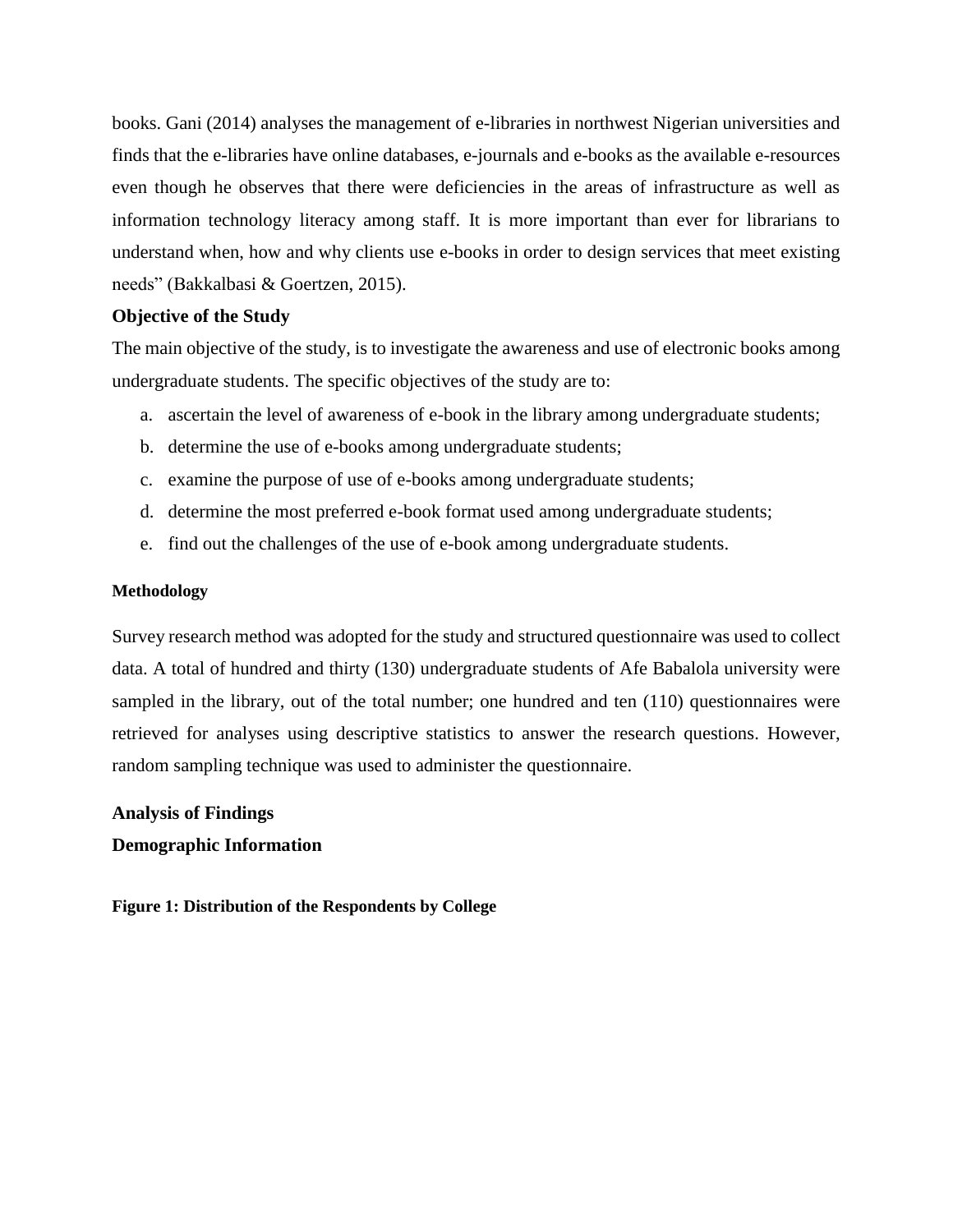

Figure 1 shows that 20 (20.0%) of the respondents were from the college of Social &Management Sciences, 24 (24.0%) from Sciences, 4 (4.0%) were from Engineering, 48(48%) were from Medical & Health Sciences, and 4(4%) were from Law.





Figure 2 shows that 68(68%) of the respondents were males and 32(32.0%) were females.

#### **Figure 3: Distribution of the Respondents by Age**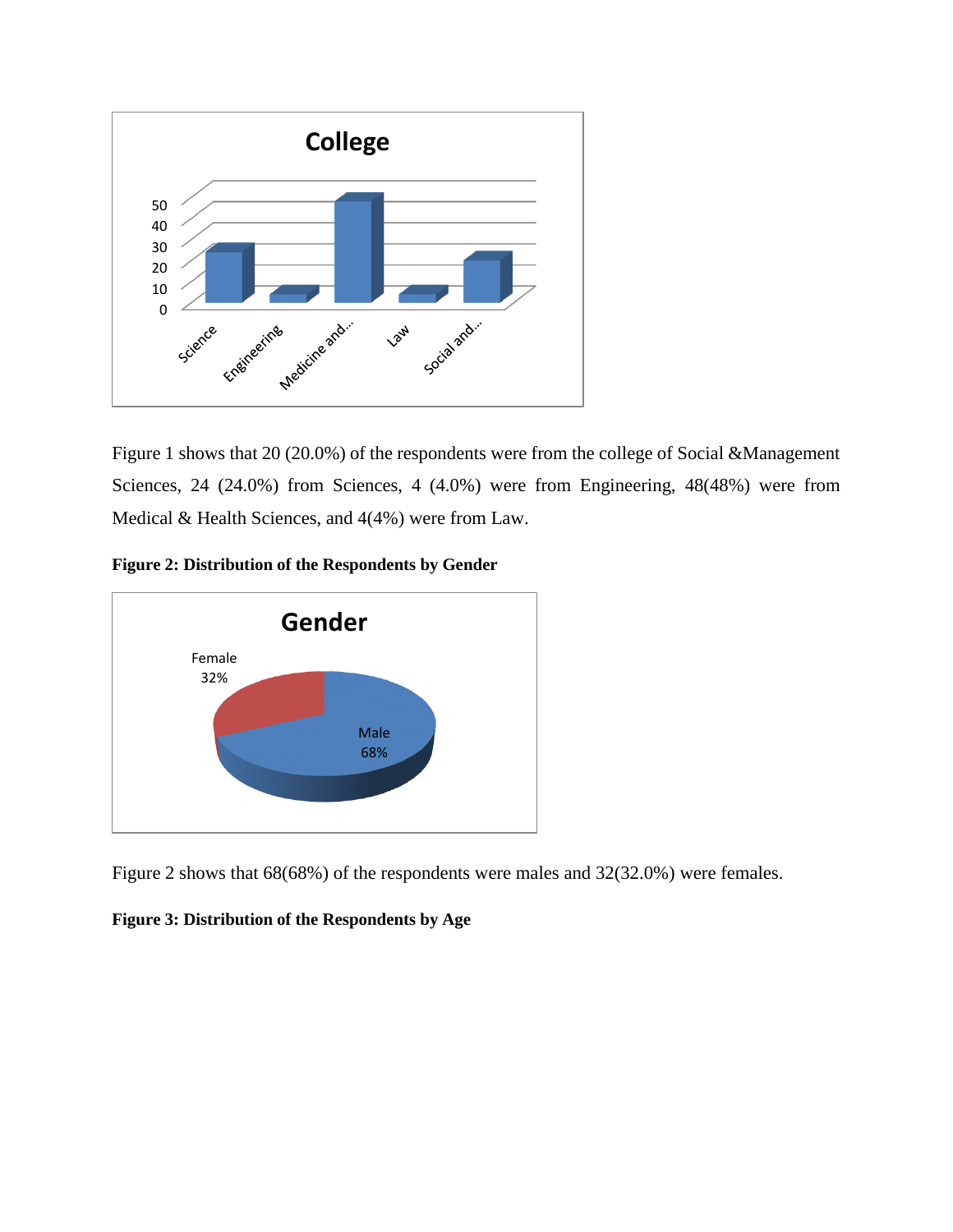

Figure 3 shows the age bracket of the respondents, were 15-18 years (32%), 19-21 years (60%) while 22-23 years (8%).

| <b>Awareness of E-Book</b>                                                              |                                                           | Freq.                  | Percentage<br>$\%$   | <b>Mean</b> | Std.<br>D |
|-----------------------------------------------------------------------------------------|-----------------------------------------------------------|------------------------|----------------------|-------------|-----------|
| Are you aware of the availability of<br>e-book in the area of your<br>specialization?   | Not Aware<br><b>Partially Aware</b><br><b>Fully Aware</b> | <b>Nil</b><br>68<br>28 | Nil.<br>68.0<br>28.0 | 2.68        | .469      |
| Are you aware of how to access e-<br>books in the library webpage?                      | Not Aware<br><b>Partially Aware</b><br><b>Fully Aware</b> | 40<br>28<br>32         | 40.0<br>28.0<br>32.0 | 1.92        | .849      |
| Are you aware of the dedicated e-<br>book reader devices (e.g. Kindle,<br>Sony reader)? | Not Aware<br><b>Partially Aware</b><br><b>Fully Aware</b> | 32<br>36<br>32         | 32.0<br>36.0<br>32.0 | 2.00        | .804      |
| Are you aware of e-book open<br>access sites?                                           | Not Aware<br><b>Partially Aware</b>                       | 20<br>56               | 20.0<br>56.0         | 2.04        | .665      |

### **Table 1: Level of Awareness of E-Book in the Library Webpage**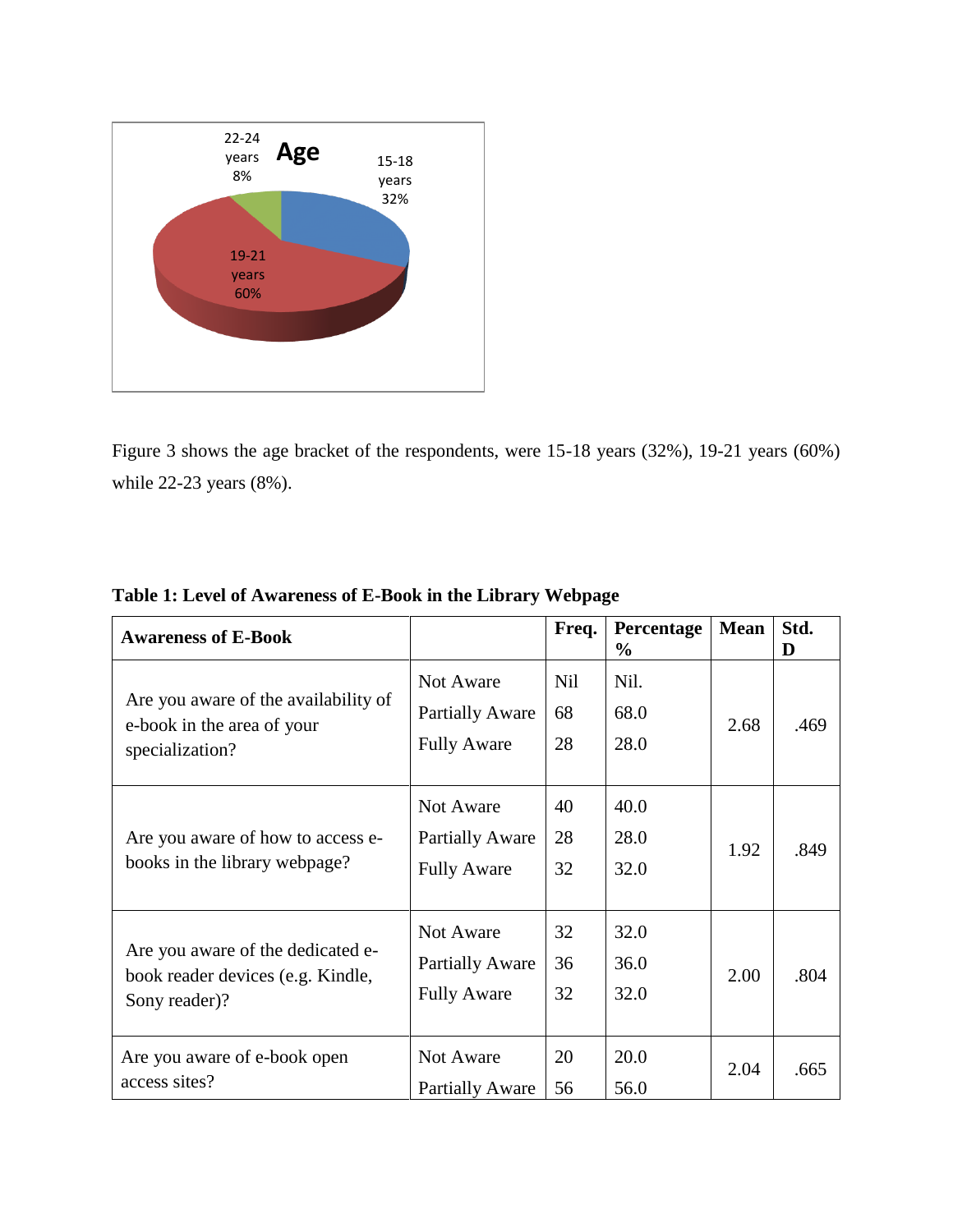|                                   | <b>Fully Aware</b>     | 24  | 24.0 |      |      |
|-----------------------------------|------------------------|-----|------|------|------|
|                                   |                        | 100 |      |      |      |
| Are you aware that you can        | Not Aware              | 4   | 4.0  |      |      |
| download e-book to mobile devices | <b>Partially Aware</b> | 16  | 16.0 | 2.76 | .515 |
| and laptops?                      | <b>Fully Aware</b>     | 80  | 80.0 |      |      |

Table 1 shows the rating of the means of awareness to E-book by respondents as follows:" Are you aware that you can download e-book to mobile devices and laptops" has the highest mean score rating (2.76), and was followed by "Are you aware of the availability of e-book in the area of your specialization" (2.68), "Are you aware of e-book open access sites" (2.04), "Are you aware of the dedicated e-book reader devices (e.g. Kindle, Sony reader)" (2.00), and "Are you aware of how to access e-books in the library" (1.92).

| Use of e-books                                                         |                       | <b>Frequency</b>     | Percentage<br>$\frac{0}{0}$ | <b>Mean</b> | Std. D |
|------------------------------------------------------------------------|-----------------------|----------------------|-----------------------------|-------------|--------|
| I am confident and proficient in the use<br>of e-book                  | Yes<br>N <sub>0</sub> | 97.0<br>3.0          | 97.0<br>3.0                 | 2.03        | .171   |
| I prefer to use subscribed e-book by<br>the library on my subject area | Yes<br>N <sub>0</sub> | $\overline{4}$<br>96 | 4.0<br>96.0                 | 1.96        | .197   |
| I mostly read downloaded e-book in<br>the library                      | Yes<br>N <sub>0</sub> | 88<br>12             | 88.0<br>12.0                | 1.88        | .327   |
| I download e- book to my computer or<br>laptop for later use           | Yes<br>N <sub>0</sub> | 84<br>16             | 84.0<br>16.0                | 1.84        | .368   |

#### **Table 2: Use of E-Books**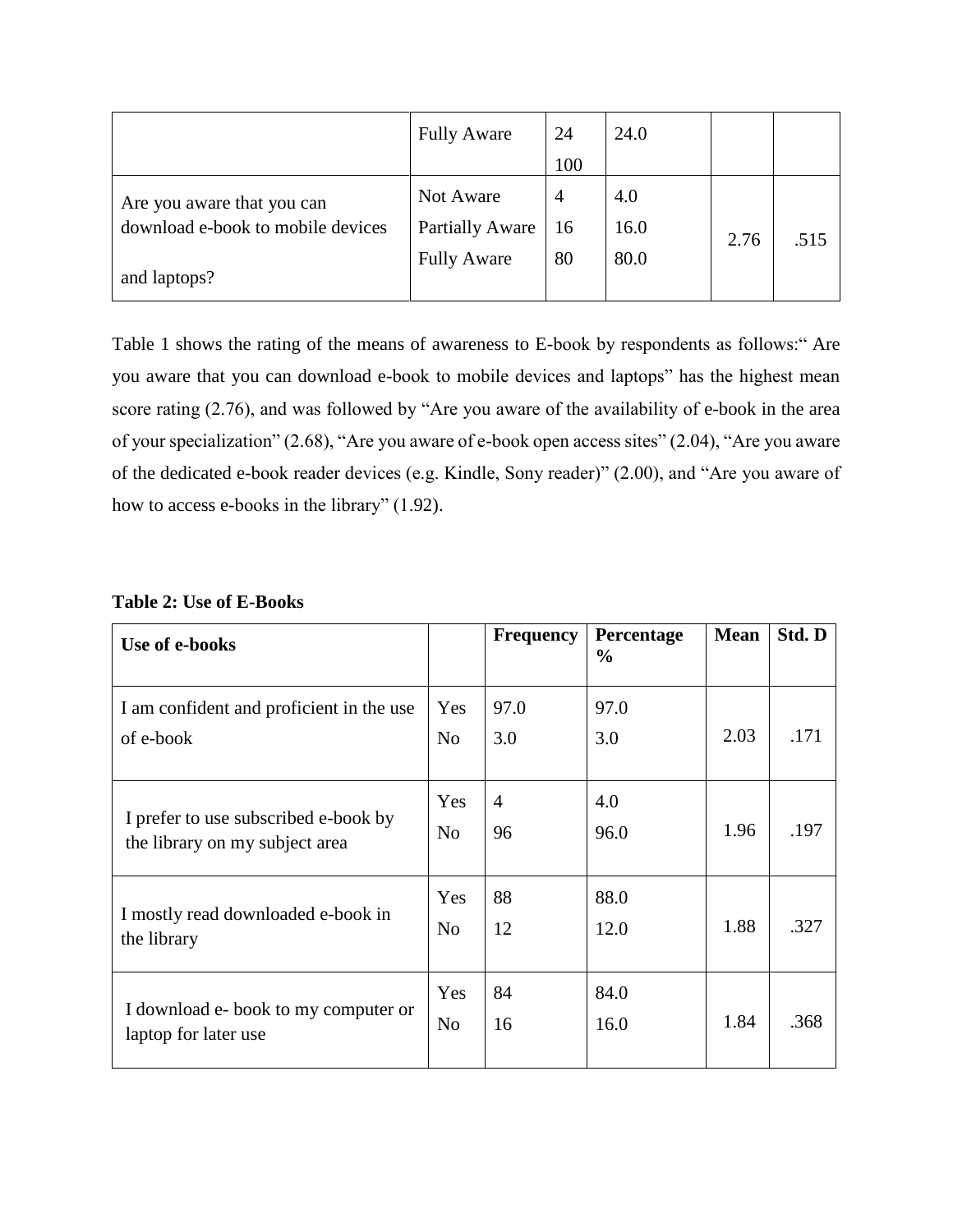| Read on a device mobile (e.g. iPhone,<br>Smart phones, blackbery, etc.                        | Yes<br>N <sub>0</sub> | 100<br><b>Nil</b> | 100.0<br><b>Nil</b> | 2.00 | .000 |
|-----------------------------------------------------------------------------------------------|-----------------------|-------------------|---------------------|------|------|
| Read on a dedicated e-book reader<br>(e.g. Kindle, Sony reader)                               | Yes<br>N <sub>0</sub> | 56<br>44          | 56.0<br>44.0        | 1.56 | .499 |
| I use e-books from the University's<br>website                                                | Yes<br>N <sub>0</sub> | 49<br>51          | 49.0<br>51.0        | 1.49 | .502 |
| Even though I can get what I need in<br>books in the library, I still prefer to<br>use e-book | Yes<br>N <sub>o</sub> | 49<br>51          | 49.0<br>51.0        | 1.49 | .502 |

Table 2 shows the rating of the ways of use of E-book by respondents as follows: "I am confident and proficient in the use of e-book" has the highest mean score rating (2.03), and was followed by "Read on a device mobile (e.g. IPhone, Smart phones, blackberry, etc." (2.00), "I prefer to use subscribed e-book by the library on my subject area" (1.96), "I mostly read downloaded e-book in the library" (1.88), "I download e- book to my computer or laptop for later use" (1.84), "Read on a dedicated e-book reader (e.g. Kindle, Sony reader)" (1.56), "I use e-book from the University's website" (1.49) and "Even though I can get what I need in books in the library, I still prefer to use e-book" (1.49).

| Table 3: Purpose of Use of E-Books |  |  |
|------------------------------------|--|--|
|------------------------------------|--|--|

| <b>Purpose of Use of e-Books</b> |                       | <b>Frequency</b> | Percentage<br>$\%$ . | <b>Mean</b> | Std.D |
|----------------------------------|-----------------------|------------------|----------------------|-------------|-------|
| For project/research work        | Yes<br>N <sub>o</sub> | 87<br>13         | 87.0<br>13.0         | 1.87        | .338  |
| For term paper                   | Yes<br>N <sub>o</sub> | 84<br>16         | 84.0<br>16.0         | 1.84        | .368  |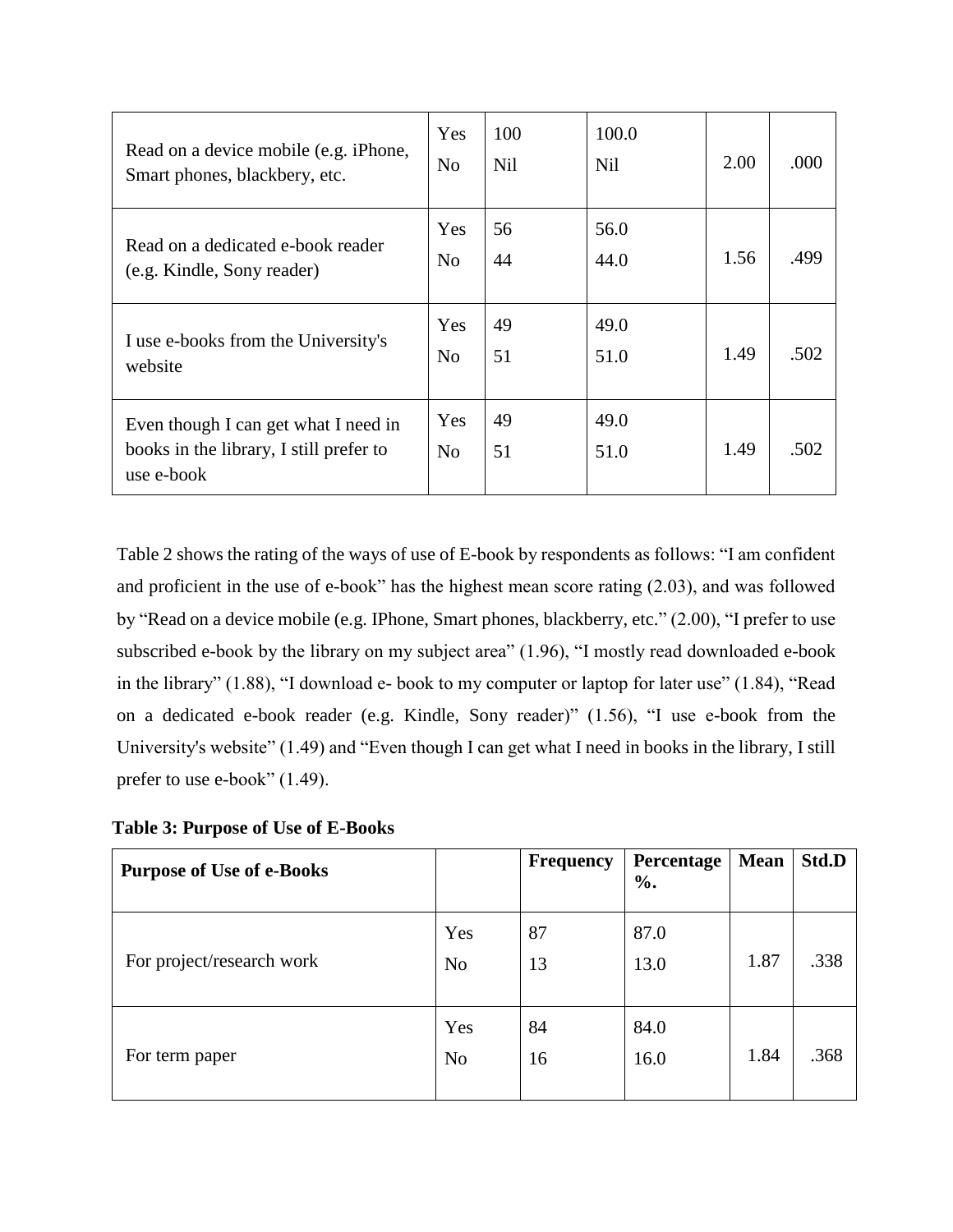| For course assignment         | Yes<br>N <sub>o</sub> | 100<br><b>Nil</b> | 100.0<br>Nil | 2.00 | .000 |
|-------------------------------|-----------------------|-------------------|--------------|------|------|
| Learning more about a subject | Yes<br>N <sub>o</sub> | 71<br>29          | 71.0<br>29.0 | 1.71 | .456 |
| For seminar presentation      | Yes<br>N <sub>o</sub> | 61<br>39          | 61.0<br>39.0 | 1.61 | .490 |

Table 3 shows the rating of the purpose of use of E-book by respondents as follows: "For course assignment" has the highest mean score rating (2.00), and was followed by "For project/research work" (1.87), "For term paper" (1.84), "Learning more about a subject " (1.71), and "For seminar presentation" (1.61).

**Table 4: Most Preferred e-book format**

| Preference  | <b>Frequencies</b> | Percentage |
|-------------|--------------------|------------|
| Text        |                    | 9.0%       |
| <b>PDF</b>  | 66                 | 66.0%      |
| <b>HTML</b> | 19                 | 19.0%      |
| <b>DOCX</b> | 6                  | 6.0%       |

Table 4 shows the most preferred e-book format by respondents as follows: Text 9(9.0%), PDF

66(36.0%), HTML 19(19.0%) and DOCX 6(6.0%). **Table 5: Challenges Encountered on the Use of E-Book** 

| <b>Challenges Of E-Book Use</b> |           | Freq.    | Percentage   | <b>Mean</b> | Std. D |
|---------------------------------|-----------|----------|--------------|-------------|--------|
| High cost                       | Yes<br>No | 41<br>59 | 41.0<br>59.0 | 1.41        | .494   |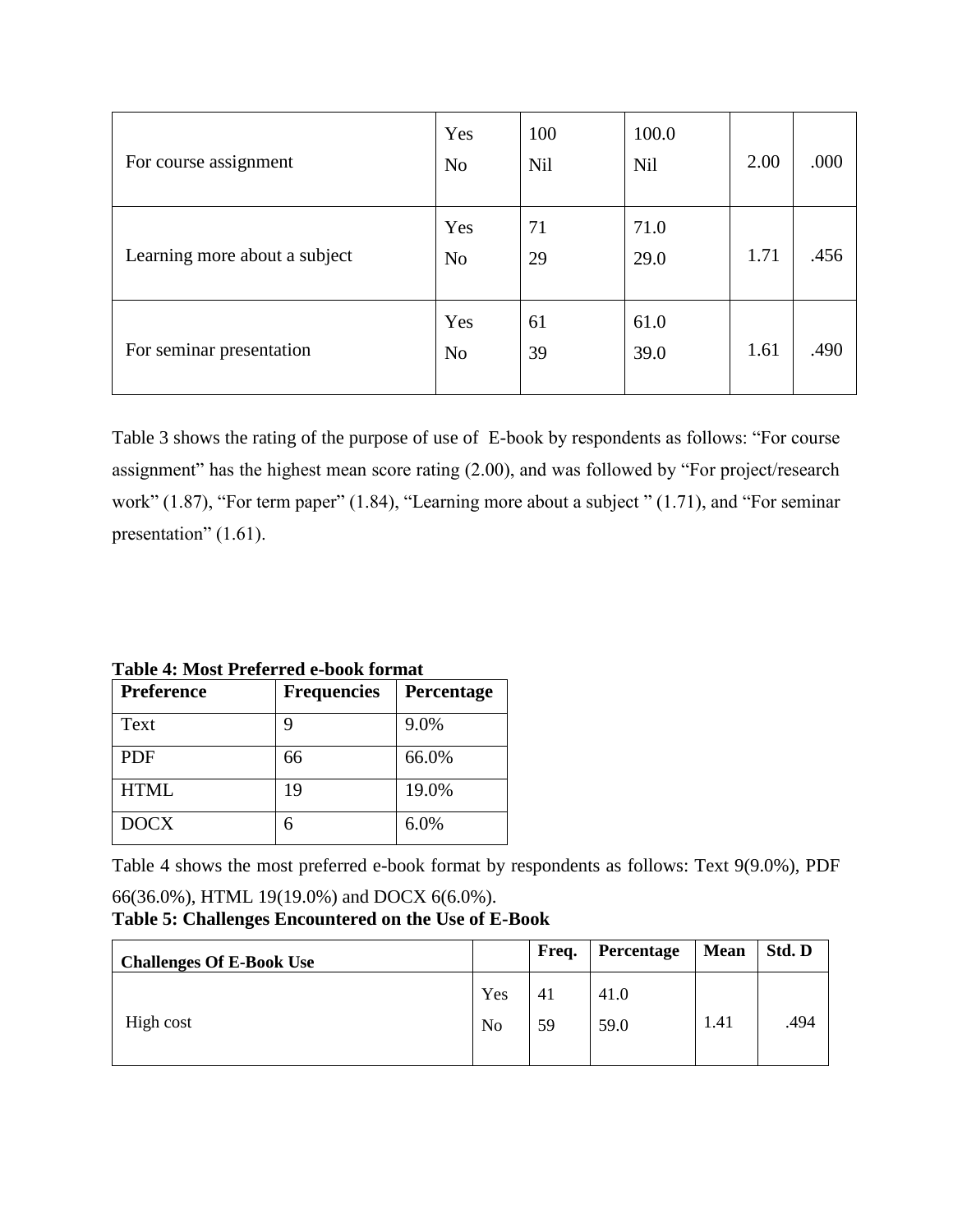| Lack of Internet skill                   | Yes<br>N <sub>o</sub> | 22<br>78               | 22.0<br>78.0  | 1.24 | .452 |
|------------------------------------------|-----------------------|------------------------|---------------|------|------|
| Unaware of where to locate needed e-book | Yes<br><b>No</b>      | 65<br>35               | 65.0<br>35.0  | 1.68 | .530 |
| Downloading of PDF files takes time      | Yes<br>N <sub>o</sub> | 37<br>57               | 37.0<br>57.0  | 1.49 | .611 |
| Inactive/dead link                       | Yes<br>N <sub>o</sub> | 86<br>14               | 86.0<br>14.0  | 1.86 | .349 |
| Irregular power supply                   | Yes<br>N <sub>o</sub> | 39<br>61               | 39.0<br>61.0. | 1.61 | .490 |
| Poor Internet connection                 | Yes<br>N <sub>o</sub> | 100<br>N <sub>il</sub> | 100.0<br>Nil  | 2.00 | .000 |

Table 5 shows the rating of the items on the challenges encountered on the use of e-book by students as follows; "Poor Internet connection" (2.00) was ranked highest in the mean score rating and was followed by "Inactive/dead link" with mean score of (1.86); Unaware of where to locate needed information (1.68), "Irregular power supply" (1.61), "Downloading of PDF files takes time"  $(1.49)$ , "High cost"  $(1.41)$ , and lastly "Lack of Internet skill"  $(1.24)$ .

#### **Discussion of Findings**

The study shows that most of the respondents are partially aware of the availability of e-book in their area of specialization, dedicated e-book reader devices (e.g. Kindle, Sony reader) and e-book open access sites. The findings also indicated that they are not aware on the how to access e-books in the library webpage. The study reveals that 51% of the undergraduate do not use e-book from the university's library webpage, as long as they could get the desired books from the university library. The study supports the findings of Rabiu, Ojukwu and Oladele (2016) that e-books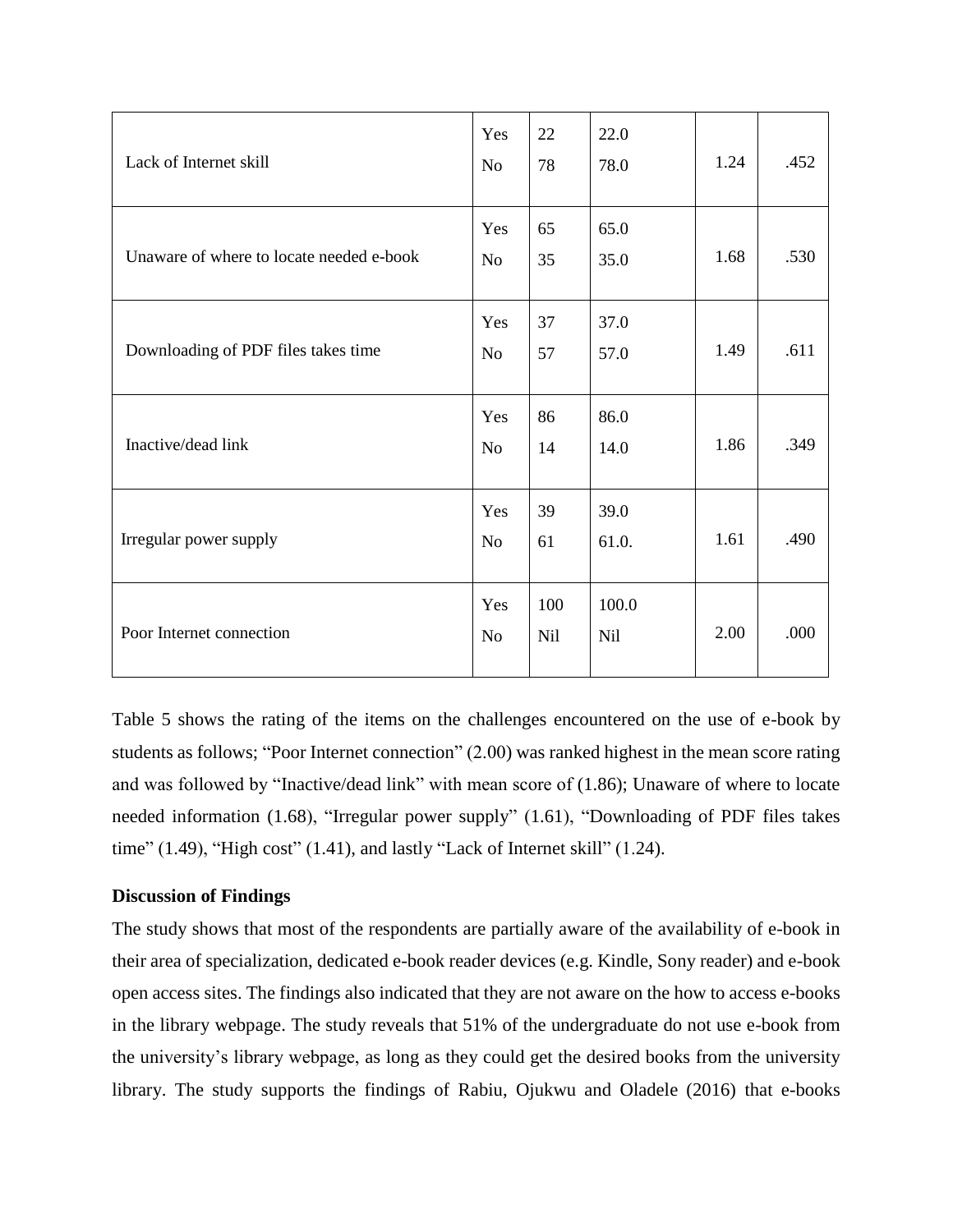penetration in libraries is still very low. Based on the purpose of use. The findings revealed that the respondents use e-books for project/research work, term paper, course assignment, learning more about a subject and for seminar presentation. The study revealed that most of the respondents preferred PDF as a convenient format to use e-book. This is in line with the study of Cumaoglu, Sacici & Torun (2013) that e-book format which is most commonly preferred among students is Portable Document Format (pdf). The challenges encountered by the respondents in the access of e-books are inactive/dead link, unaware of where to locate needed e-book and poor Internet connection. Also the study supports the finding of Ukonu, Wogu and Obayi (2012) that considers low network, difficulty encountered in the process of accessing e-books due to lack of subscription, coupled with inability to secure access to online books as part of the challenges militating against the use of the digital library by degree students of UNN.

#### **Conclusion and Recommendations**

Electronic books are vital information resources that is germane to quality education; therefore, provides students with the easy and quick access to intellectual output. The advent of e-book is essential to the demand of the Net generation students, thereby bridging the gap of limited access and unavailability of resources in the library. Therein, findings of the study revealed that, there is still low awareness of e-book use among students in academic institutions in Nigeria which has invariably lead to poor use of e-books. The study therefore, recommends that university libraries as a matter of necessity, should at intervals sensitize and equip students with the knowledge and skills to access and use e-books. They should also provide effective Wi-Fi platform to enable students have access to Internet.

#### **References**

- Adeyinka, T., Dare, O.O., Adebisi, O.S. and Lawal, A.M. (2018). Perception and usage pattern of e-books among library and information science students in selected universities in Nigeria. *DESIDOC Journal of Library & Information Technology*, 38. (2):132-140. Retrieved from doi: 10.14429/djlit.38.2.11111
- Baki, A. (2010). E-book usage of graduate students studying educational sciences in Turkey. Turkish Online Journal of Distance Education, 11(1), 198 – 210.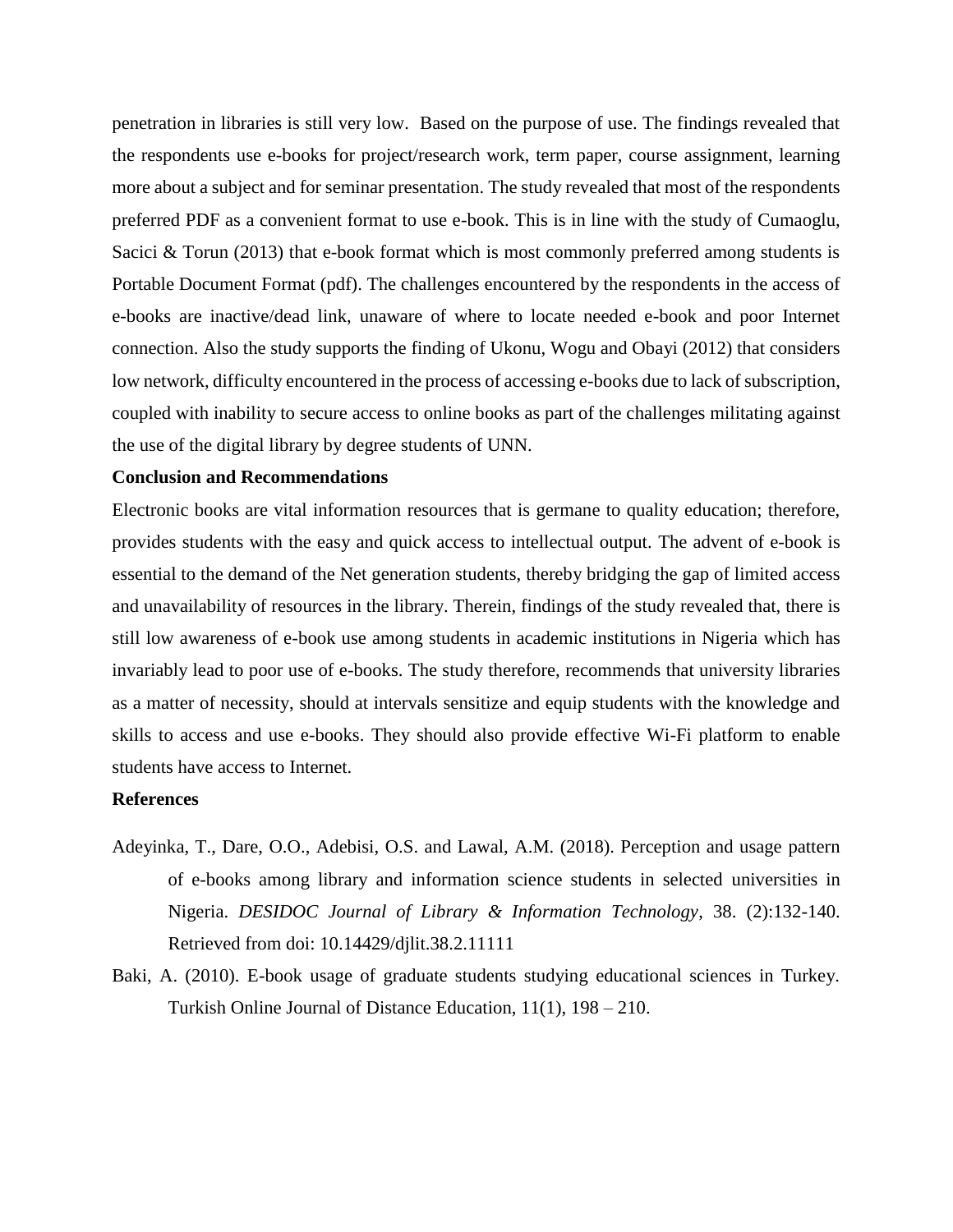- Bakkalbasi, N. & Goertzen, M. (2015). Exploring academic e-book use: Part I through text analysis. *Performance Measurement and Metrics*, 3(16): 252 – 262. Retrieved from http://dx.doi.org/10.1108/PMM-10-2015-0035
- Bakrin, S. F. and Bello, M. A. (2017) "Collection and Management of E-books in Nigerian University Libraries". Library Philosophy and Practice (e-journal). 1617. Retrieved from http://digitalcommons.unl.edu/libphilprac/161
- Cumaoglu, G., Sacici, E. & Torun, K. (2013). E-book versus printed materials: Preferences of university students. *Contemporary Educational Technology*, 4(2): 121-135
- Doering, T., Pereira, L. & Kuechler, L. (2012). The use of e-textbooks in higher education: A case study. E- Leader Berlin.
- Gani, E. (2014). Management of university electronic libraries in Northwest Nigeria. *IOSR Journal of Humanities and Social Science*, 19(8): 72-80.
- Khalid, A.S. et al (Apr., 2017). Are we ready for e-books? Omani university students' uses and perceptions of ebooks. *TOJET: The Turkish Online Journal of Educational Technology*, 16 (2):11-25.
- Lam, P., Lam, J., & McNaught, C. (2010). How usable are eBooks in a mLearning environment? *International Journal of Continuing Engineering Education and Lifelong Learning*, 20  $6 - 20.$
- Letchumanana, M. &Tarmizib, R.A. (2010), Utilization of e-book among university mathematics students, *Procedia Social and Behavioral Sciences*, 8, 580-587.
- Liaw, S.-S. & H.-M. Huang (2014). Investigating learner attitudes toward e-books as learning tools: based on the activity theory approach. *Interactive Learning Environments*, 1-19.
- Maceviciute, E., Wilson, T.D., Gudinavičius, A. & Šuminas, A. (2017). E-books in academic libraries: results of a survey carried out in Sweden and Lithuania. *Information Research, 22*(3), paper 762. Retrieved from [http://InformationR.net/ir/22-3/paper762.html](http://informationr.net/ir/22-3/paper762.html) (Archived by WebCite® at http://www.webcitation.org/6tRSbGQQR)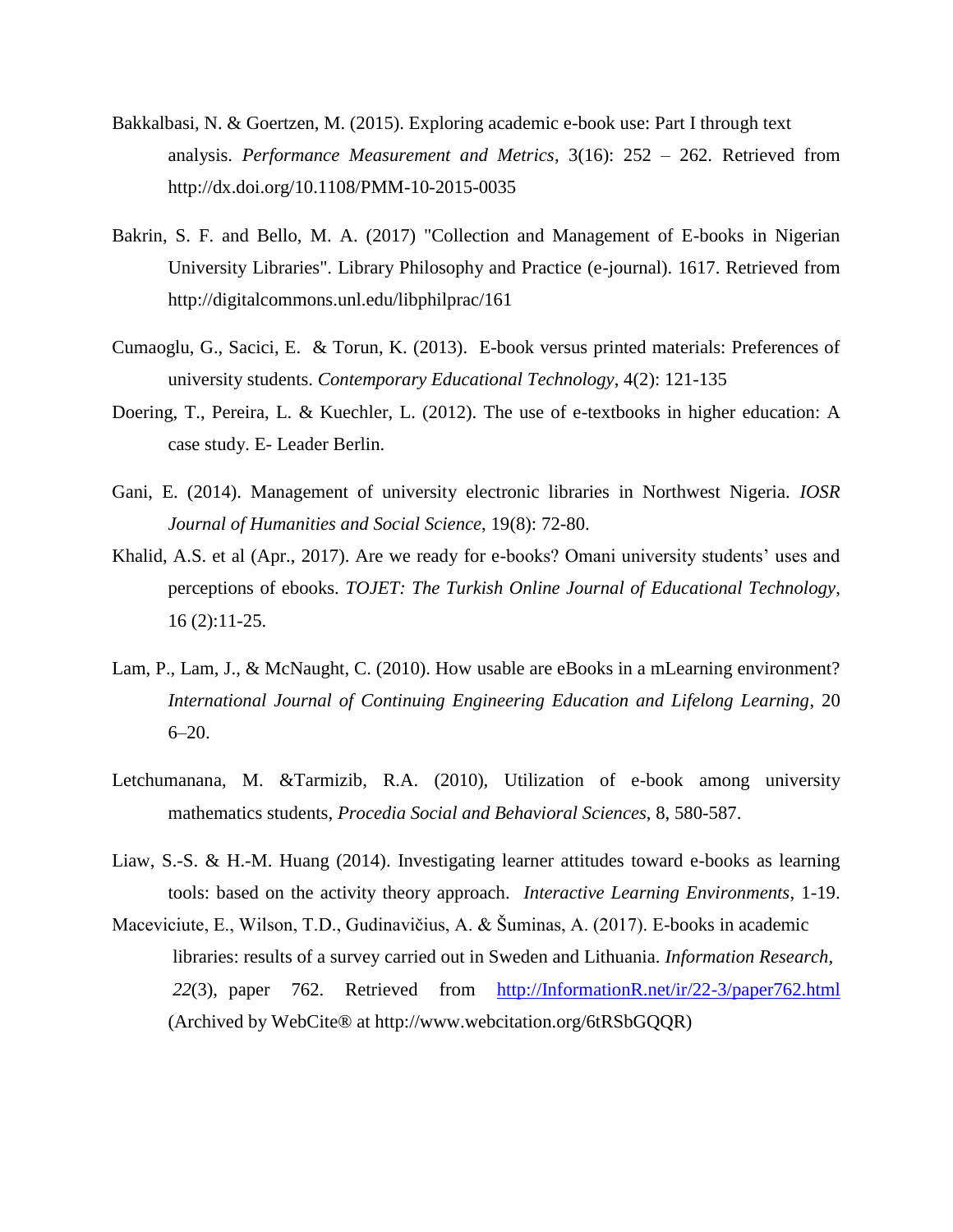`Marques, S. (2012) "e-Textbooks Usage by Students at Andrews University: A Study of Attitudes, Perceptions, and Behaviors." Proceedings of the IATUL Conferences. 32. Retrieved from: http://docs.lib.purdue.edu/iatul/2012/papers/32.

- Navarro-Molina, C., Alonso-Arroyo, A., Vidal-Infer, A., Valderrama-Zurián, J.C. & Aleixandre-Benavent, R. (2015). [La satisfacción de uso de los dispositivos e-reader en una muestra](http://redc.revistas.csic.es/index.php/redc/article/view/902/1274)  de estudiantes [universitarios españoles.](http://redc.revistas.csic.es/index.php/redc/article/view/902/1274) [The use-satisfaction of e-reader devices in a sample of Spanish university students.]. *Revista Española de Documentación Científica, 38(*3). e099. Retrieved from <http://redc.revistas.csic.es/index.php/redc/article/view/902/1274>
- Nelson, M. R. (2008). E-books in higher education: Nearing the end of the era or hype? *Educause. Review*, 43(2): 40–54. Retrieved from <http://connect.educause.edu/Library/EDUCAUSE+Review/EBooksinHigherEducationNe> /46314.
- O'Hare, S. & Smith, A. (2012). The customer is always right? Resistance from college students to e-books as textbooks. College of University Libraries Systems, 2, 35-41.
- Payare, L. (2014). Usage of e-books by the Ph.D and M. Phil students of Science Discipline in the Panjab University Library, Chandigarh. *International Journal of Information Sources and Services* **1** (3).
- Rabiu, N., Ojukwu, N.N. and Oladele, P.B. (2016). Availability and accessibility of e-books in Nigeria Libraries: A survey. *Journal of Information and Knowledge Management*, 7 (1):  $163 - 175$
- Resenzweig, R. (2005).Should historical scholarship be free? American Historical Association. Retrieved Feburuary 12, 2016 from http://www.historian.org/perspective/issues/2005/0504/0504vic 1.cfm.
- Rosso, S. (2009). What are ebooks? Advantages and disadvantages of electronic books. Retrieved from <http://whenihavetime.com/2009/03/09/what-are-ebooks-advantages-and> disadvantages-of-electronic-books/#advantages.